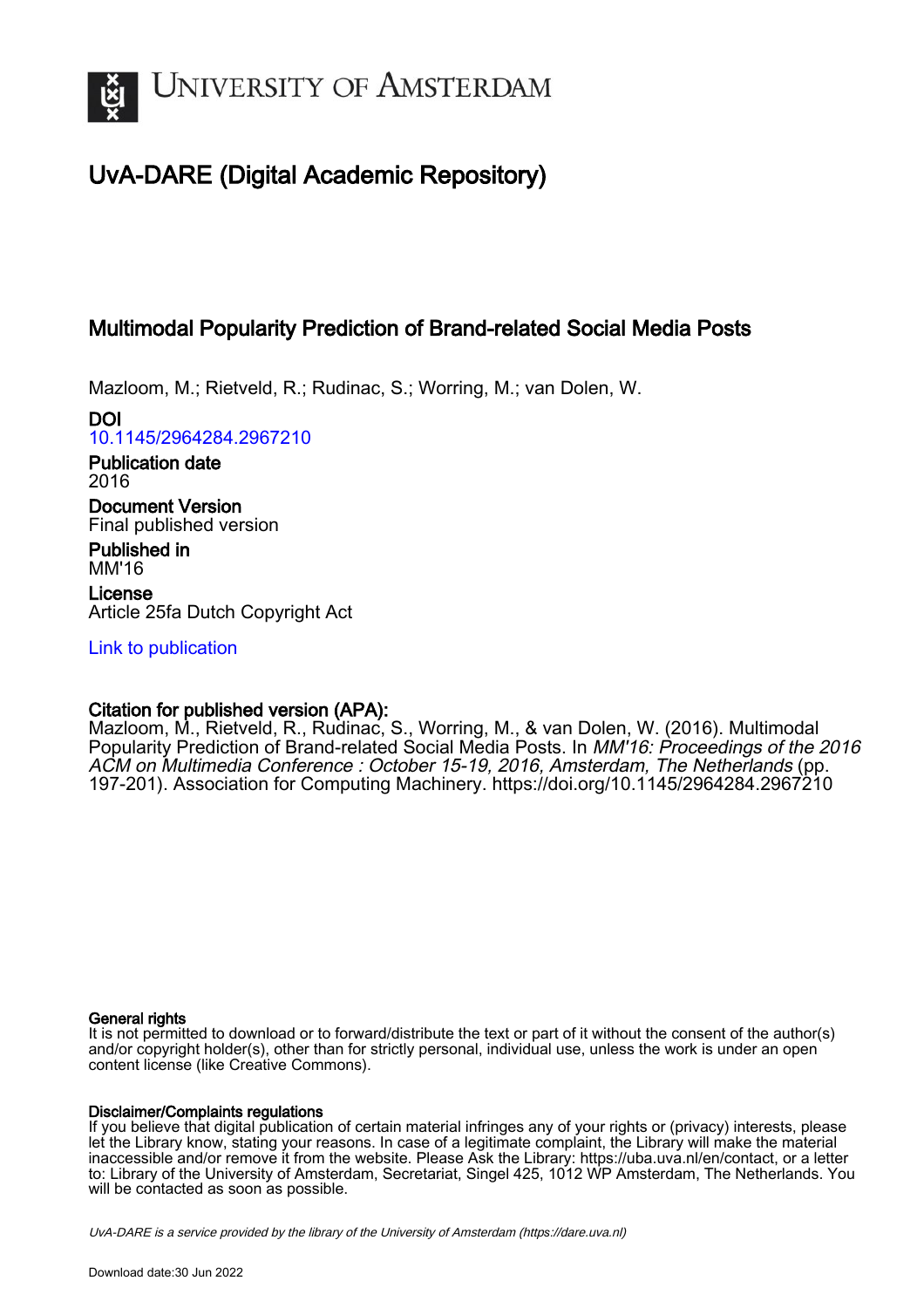# **Multimodal Popularity Prediction of Brand-related Social Media Posts**

Masoud Mazloom†, Robert Rietveld \*, Stevan Rudinac †, Marcel Worring†\*, Willemijn van Dolen\* <sup>†</sup> Informatics Institute, University of Amsterdam \*Amsterdam Business School, University of Amsterdam

## ABSTRACT

Brand-related user posts on social networks are growing at a staggering rate, where users express their opinions about brands by sharing multimodal posts. However, while some posts become popular, others are ignored. In this paper, we present an approach for identifying what aspects of posts determine their popularity. We hypothesize that brandrelated posts may be popular due to several cues related to factual information, sentiment, vividness and entertainment parameters about the brand. We call the ensemble of cues engagement parameters. In our approach, we propose to use these parameters for predicting brand-related user post popularity. Experiments on a collection of fast food brand-related user posts crawled from Instagram show that: visual and textual features are complementary in predicting the popularity of a post; predicting popularity using our proposed engagement parameters is more accurate than predicting popularity directly from visual and textual features; and our proposed approach makes it possible to understand what drives post popularity in general as well as isolate the brand specific drivers.

#### 1. INTRODUCTION

More than ever social media, where people are expressing their opinions through posts, is reshaping the business and marketing landscape. It has become an invaluable source for companies to understand the engagement of people with their brand or product. Instagram in particular, with its focus on self-expression and engagement, might provide an answer to the question of which aspects make some posts about brands more popular than other. Some of the information to answer this question is explicitly captured in parameters such as the number of likes. The bulk of information, however, is hidden in the text and visual content of the post. To benefit from the abundance of data in posts for understanding brand-related user post popularity, we need to be able to leverage both the explicit information in a post as well as the visual and textual content.

*MM '16, October 15-19, 2016, Amsterdam, Netherlands* c 2016 ACM. ISBN 978-1-4503-3603-1/16/10. . . \$15.00 DOI: http://dx.doi.org/10.1145/2964284.2967210



#### Figure 1: Our proposal for computing popularity of brand-related posts by considering a new layer consisting of engagement parameters.

Explicit parameters and textual content have been studied extensively to understand popularity of tweets on Twitter  $[1, 8]$  and videos on YouTube  $[15]$ . In  $[8]$ , Hong *et al.* show the importance of retweets for the prediction of message popularity on Twitter. The authors in [1] found a relation between the sentiment and popularity of tweets. Szabo et al. in [15] study the popularity of YouTube videos by analyzing the social cues, comments, and associated tags. All of these works successfully predict popularity using textual data. Visual content, which also holds a lot of information, is not addressed in these methods.

In recent years, various aspects of predicting the popularity of images have been studied by analyzing data from the photo-sharing site Flickr [3, 6, 9, 12]. In [3], Cappallo et al. approach popularity prediction as a retrieval problem and learn a ranker that takes into account the distinctive visual cues in popular and unpopular images. Kholsa et al. [9] and McParalane et al. [12], model image popularity by learning regressors on both visual and textual context. Gelli et al. in [6] study the effect of visual sentiment features as well as contextual features. These methods demonstrate the potential of predicting the popularity for image content. Yet, in case of images from a photo-sharing site, the objective information as well as aesthetic quality are likely the determining factors for popularity. For Instagram, with its high portion of selfies and other forms of self-expression, different factors may determine the popularity and hence other or additional algorithms may be more appropriate.

Permission to make digital or hard copies of all or part of this work for personal or classroom use is granted without fee provided that copies are not made or distributed for profit or commercial advantage and that copies bear this notice and the full citation on the first page. Copyrights for components of this work owned by others than ACM must be honored. Abstracting with credit is permitted. To copy otherwise, or republish, to post on servers or to redistribute to lists, requires prior specific permission and/or a fee. Request permissions from permissions@acm.org.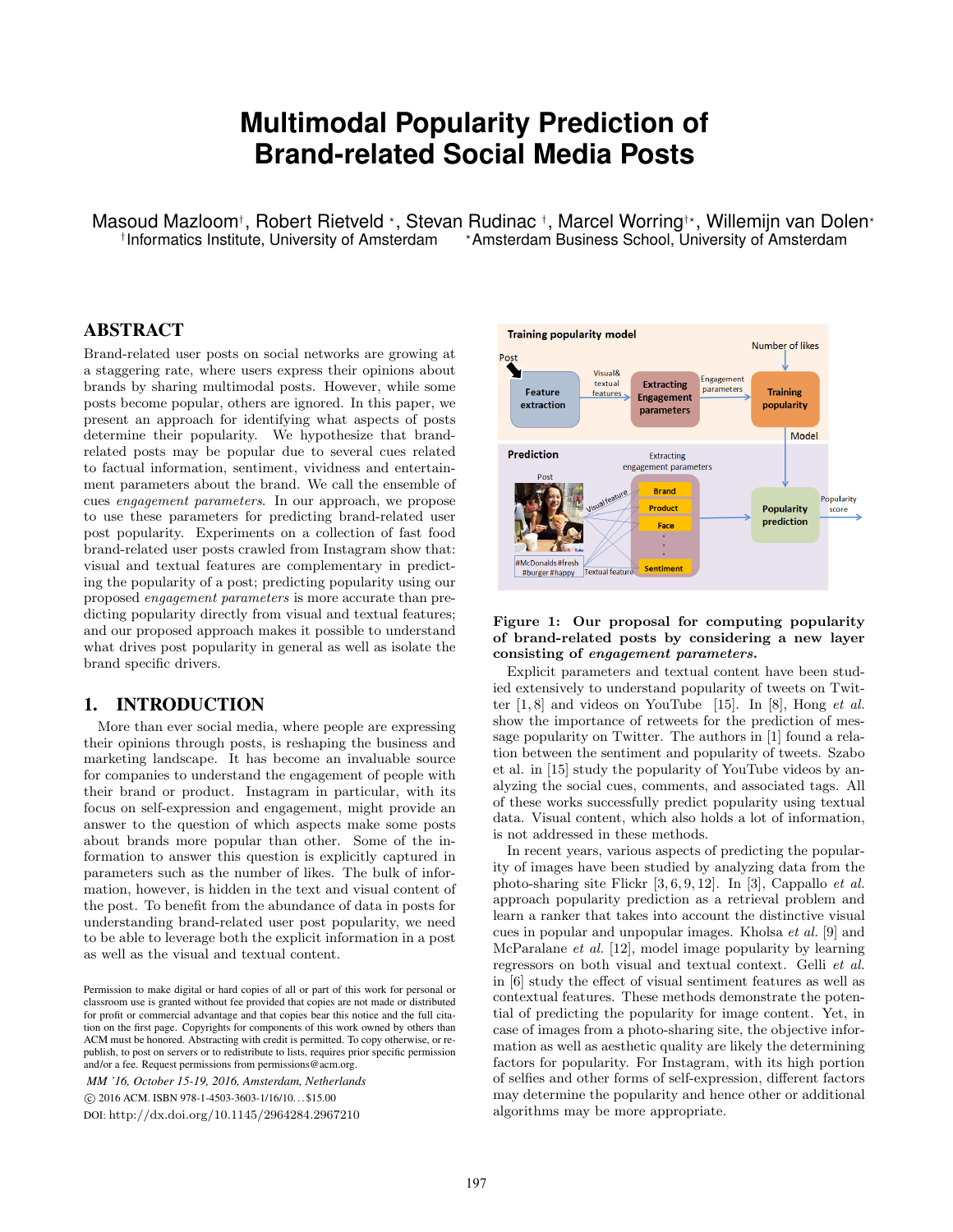We hypothesize that brand-related user posts may be popular due to several visual and textual cues such as the presence of the logo, products, faces, specific objective content descriptors, and sentiment evoked in the user posts. Therefore, we propose a new brand post popularity detection method by estimating the factual information, sentiment, vividness and entertainment parameters of the brand-related post. These aspects are based on frameworks from the context specific field, i.e. Marketing. The correlation between each of these parameters and the number of likes of each post (see Figure 1) provides a measure of predictive quality. By making the parameters contributing to brand post popularity explicit contributes to understanding the drivers of post popularity as well as increasing the prediction accuracy.

We make the following contributions in this paper:

- We are the first to study automatic multimodal brand popularity prediction on Instagram.
- We introduce a new layer of *engagement parameters* inspired by marketing research.
- We reveal which *engagement parameters* are most influential in making a brand-related user posts popular and how this varies between brands.

## 2. THE PROPOSED METHOD

In this section we describe our approach to popularity prediction by *engagement parameters*. We first define the parameters which play an important role in marketing. Then, we show how to extract and use them for predicting the popularity of brand-related posts.

#### 2.1 Defining Engagement Parameters

We aim at developing an effective predictive model of post popularity in social media. We hypothesize that brandrelated posts may be popular due to several reasons. For example, a marketeer analyzing the popularity of  $McDon$ ald's posts in social media may wonder whether a post is popular because it comes from a famous person, the logo is visible, some brand specific products are present, or that it evokes a certain sentiment. We conjecture that the information needed to answer such questions may be implicitly or explicitly captured in the visual and textual channel of user posts. To study popularity, we first need to identify parameters that are context-specific to Marketing and are known from that field to influence popularity.

We are inspired by recent research in the marketing community for predicting the popularity of a post [4, 14]. In [4], De Vries et al. consider information, entertainment and vividness as important sources for predicting brand post popularity. Smith et al. in [14] investigate the popularity by identifying four parameters in each post: promotional selfpresentation, brand centrality, factually informative of the brand, and brand sentiment. We adapt and combine these parameters to define nine parameters, engagement parameters, which potentially impact the popularity of user generated brand related posts. Our engagement parameters are the following: Brand (brand centrality), Product (factual information about the brand), *Sentiment* (brand sentiment), Image aesthetics (vividness), Concepts (information and entertainment), Face (promotional self-presentation). We also combine Product and Face to produce Person-Product and People-Product which might reveal whether a brand may

be perceived as more individual or social. At the end we consider number of Followers as a parameter which has direct effect on popularity. Different from [4,14], which rely on manual classification for extracting drivers of image popularity, we propose to automatically detect the parameters that drive post popularity and effectively incorporating them into a model for popularity prediction of brand-related posts.

#### 2.2 Extracting Engagement Parameters

To detect the existence of engagement parameters in user posts, we analyse their visual and text content. For detecting the presence of a *Brand*,  $Face(s)$ , and  $Product(s)$  in the image of each post, we use the Google Vision API.

Brand: Binary indication of the Brand logo presence.

Face(s): The number of detected faces.

Product: In order to assess whether a *Product* is present in an image, we use the following procedure. We select the top 10 labels extracted by Google Vision API based on their confidence score. Each of the labels corresponds to an entry in Freebase. A label is considered to be a Product of the fast food restaurant if an entry was found in the food or dish category of Freebase. We consider a Product to be present in the image if at least one match was found.

Person-Product: Binary indication of the coincidence of exactly one Face and Product.

People-Product: The value of this parameter is 1 if there are 2 or more Faces and Product in image.

Sentiment: To detect the sentiment in user posts, we perform late fusion of Visual-Sentiment and Textual-Sentiment. We determine the *Visual-Sentiment*, similar to [6], using Sentibank detectors [2]. The ontology consists of a collection of 1,200 Adjective-Noun-Pairs (ANP). So we represent each image with a 1,200-dimensional vector in which each dimension shows the probability of the ANP being present in the image. Textual-Sentiment is determined by analyzing the text from hashtags, captions, and the comments associated with the images. Due to its effectiveness in extracting sentiment from short informal texts and for consistency with  $[2]$ , we then deploy SentiStrength [17] to generate the positive (ranging from 1 to 5) and negative (ranging from -1 to -5) sentiment scores.

Image aesthetics: There are in total 42 filters in Instagram which the users can apply before sharing their images. We extract the information about the filters applied to the image from the contextual metadata of the post in to a 42 dimensional binary vector.

Concepts: we extract the convolutional neural network features, initially proposed in [16] and trained to identify those 15,293 ImageNet [5] concept categories, for which at least 200 positive examples are available. Similar to [10, 11], we represent the image of each post by the 15,293 dimensional output of the softmax layer of the network.

Followers: The number of contacts of the given user.

#### 2.3 Post Popularity Measurement

Similar to [6, 9], we treat the post popularity prediction as a ranking problem. As the measure of post popularity we use the number of likes it received. We find that the number of likes follows a power law distribution, where the majority of posts receive little or no likes and the minority of them receive a high number of likes. To deal with the large variation in the number of likes, we apply the log function to make it resemble a Gaussian distribution.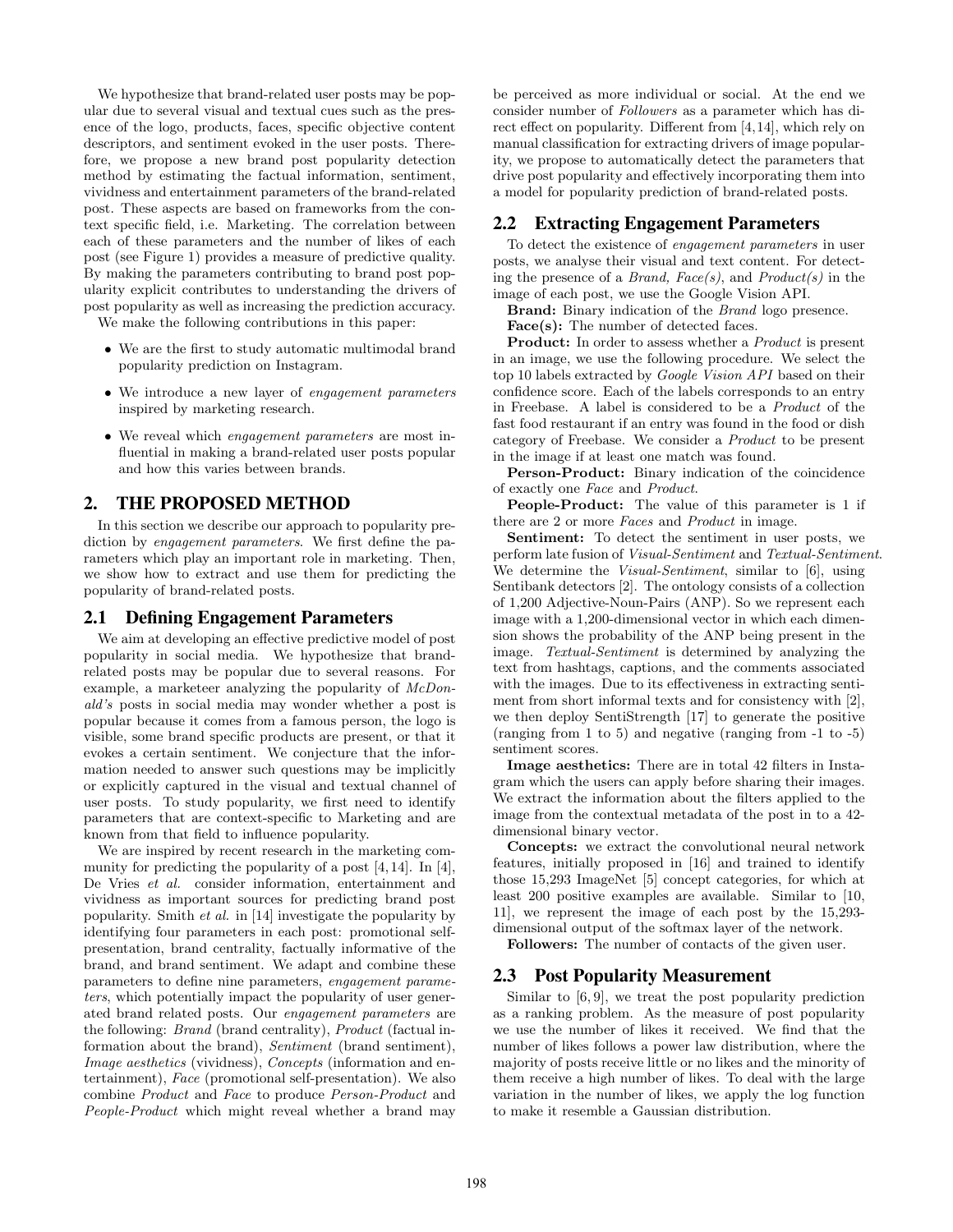|                                   |                    | Visual features          | Feature fusion   | Multimodal fusion                                                   |                      |
|-----------------------------------|--------------------|--------------------------|------------------|---------------------------------------------------------------------|----------------------|
| <b>Datasets</b>                   | $CNN\text{-}Pool5$ | $ConceptVec-15k$         | Visual-Sentiment | $Visual-Combi$                                                      | Visual-Textual-Combi |
| Category-mix<br>Category-specific | 0.201<br>0.220     | 0.187<br>0.196           | 0.224<br>0.264   | 0.233<br>0.270                                                      | See<br>below         |
|                                   |                    |                          |                  |                                                                     |                      |
|                                   |                    | <b>Textual features</b>  |                  | <b>Feature fusion</b>                                               | Multimodal fusion    |
| <b>Datasets</b>                   | W2V                | <i>Textual-Sentiment</i> | Term-based       | $\boldsymbol{T}\boldsymbol{extual}\boldsymbol{-}\boldsymbol{Combi}$ | Visual-Textual-Combi |

Table 1: Experiment 1: Analysis of different visual and textual features on brand-related post popularity prediction.

In order to predict post popularity, we use L2 regularized L2 loss Support Vector Regression (SVR) from the LIBLIN-EAR package. We train a popularity model on the training set and use it for predicting the popularity of a post at test time (see Figure 1). To find the optimal value of the regularization parameter C of SVM, we perform 5-fold cross-validation for  $C \in \{0.001, 0.1, 1, 10, 100\}.$ 

## 3. EXPERIMENTAL SETUP

**Dataset:** We investigate the effectiveness of our proposed approach for post popularity prediction on an Instagram dataset. As mentioned in [7] the fast food category is one of the most popular categories on Instagram. As we are interested in analyzing brands, we select the six most popular fast food brands based on the annual revenue from 2014, namely: McDonald's, Burger King, Culver's, Wendy's, Sonic Drive In, and Jack In The Box. We created a dataset by crawling 75,000 user-posts related to these six categories.

In order to explore the effect of the engagement parameters on all user posts or in a specific brand category, we define two different settings:

Category-mix: In this setting the whole dataset is used to build a general model for popularity prediction.

Category-specific: For this setting, we perform the training and evaluation independently for each brand category.

In both settings we split the data randomly into two halves, one for training and the other for testing. We average the performance over 10 random splits to ensure consistency of the results.

Baseline features: Visual features, As low-level visual features we used the CNN-Pool5, the 1024-dimensional features from pooling the last fully connected layer of the Deep Net in [16]. We use also Concepts, and Visual-Sentiment explained in section 2.2 as high level features. We use three different representations based on the tags added to the posts as Textual features: Term-based, a sparse binary representation with a length of 22,110, where the length of the vector equals the number of unique tags in the dataset. Only the values of those elements corresponding to the tags of the post are set to one. The W2V, a state-of-the-art word embedding method which is a deep neural network trained on over a billion Google news documents [13]. Using this net, we compute a 300-dimensional vector by mapping each tag of a post to its word2vec representation. From there, average pooling is used to obtain the final 300-dimension representation of the post. At the end we use the Textual-Sentiment as explained in Section 2.2.

Evaluation metric: After predicting the popularity of each post at test time, we compute the Spearman's rank correlation between the prediction and ground truth which

returns a value between [-1, 1]. A value close to 1 corresponds to perfect correlation.

#### 3.1 Experiments

Experiment 1: Effect of multimodal features on post popularity In this experiment we evaluate the effect of different baseline features on predicting the popularity of a post in Category-mix and Category-specific datasets. In the Category-specific setting we report the average rank correlation score of all six brand categories. We also report the effect of combining Visual features, Visual-Combi, and Textual features, Textual-Combi, by average pooling in a late fusion scenario. We also report the result of combining *Visual*combi and Textual-combi, denoted by Visual-Textual-combi.

Experiment 2: Effect of the engagement parameters on post popularity In this experiment we evaluate the post popularity prediction accuracy of our proposed engagement parameters on both settings of the dataset. Here, we attempt to quantify the extent to which the individual engagement parameters impact the popularity of a post. Finally by average pooling the rank of each post at test time we produce the Late-fusion results. To have a fair comparison with baseline features, we do not consider the follower parameter in the rank aggregation.

Experiment 3: Analysis of the engagement parameters on the popularity of each category In this experiment we analyze the effect of each engagement parameter on the popularity of brand-related posts in the Categoryspecific setting. We aim to understand which parameters make a brand become more popular. In particular, we try to understand the difference between the popularity of different brand categories. By analyzing the engagement parameters on brand-related posts we divide the brands into four categories: Brand-based, Product-based, Social-based, and Individual-based. The categorization is based on the parameter having the highest influence on the brand popularity, namely the presence of Brand identity (e.g., a logo), Product (e.g., fries or burger), People, and Person.

#### 4. RESULTS

Experiment 1: Effect of multimodal features on post popularity We show the results of experiment 1 in Table 1. As we can see, the rank correlation performance using Visual-Combi reaches 0.233 and 0.270 in Category-mix and Category-specific respectively. In both settings, we find that the best visual feature is Visual-Sentiment which demonstrates the sentiment captured in the visual content of an image has a high impact on post popularity. We also observe that using *Textual-Combi* the results reach 0.231 and 0.250 on *Category-mix* and *Category-specific* respectively. To investigate whether the visual and textual features are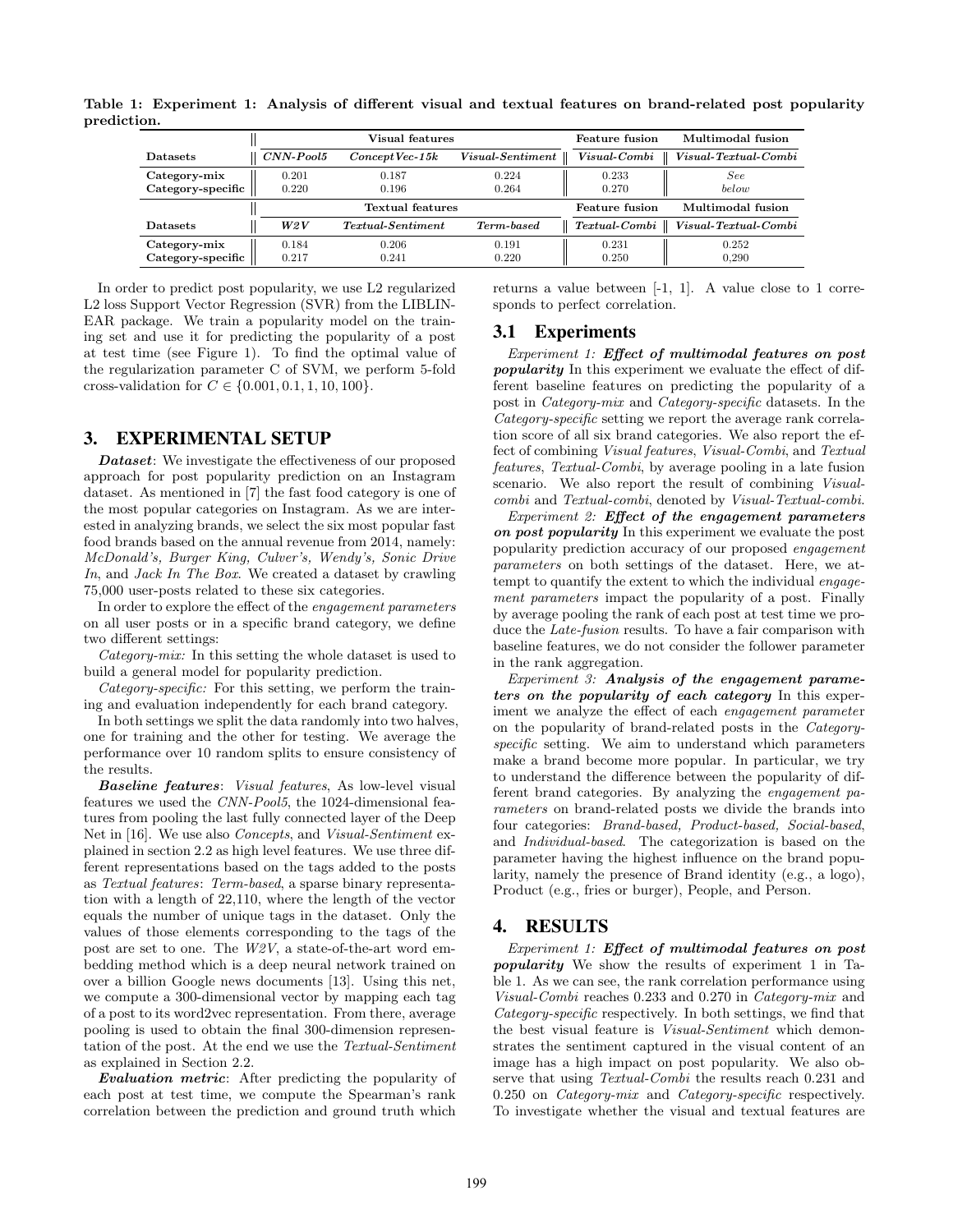Table 2: Experiment 2: The result of our proposal for post popularity detection.

| Datasets          | <b>Brand</b> | Product | Sentiment  | Face  | Concepts | Image<br>ascetics | Person-<br>Product | People-<br>Product | Follower   | Late-fusion<br>without Follower |
|-------------------|--------------|---------|------------|-------|----------|-------------------|--------------------|--------------------|------------|---------------------------------|
| Category-mix      | 0.322        | 0.263   | $_{0.305}$ | 0.321 | 0.187    | 0.192             | $_{0.382}$         | 0.401              | $_{0.542}$ | 0.441                           |
| Category-specific | 0.361        | 0.293   | 0.335      | 0.375 | 0.196    | 0.203             | 0.414              | 0.425              | 0.555      | 0.462                           |

complementary, we also combine Visual-Combi and Textual-Combi in a late fusion fashion. The result shows that they are indeed complementary, reaching 0.252 and 0.290 rank correlation accuracy on Category-mix and Category-specific.

The results of experiment 1, in general, confirm the importance of using both visual and textual features for predicting the popularity of a post in social media.

Experiment 2: Effect of the engagement parameters on post popularity We show the results of using different engagement parameters on the Category-mix and Categoryspecific in Table 2. The results demonstrate that our proposed approach has a positive effect on predicting popularity of posts where using the existence of a Brand results in 0.322 and 0.361 rank correlation accuracy on both Category-mix and Category-specific respectively. We also observe that by considering only the existence of a Face results in 0.321 and 0.375 in both settings. The results of post popularity prediction by Person-Product and People-Product in both settings show the effectiveness of these variables as compared to considering Face and Product separately. We observe that the fast food brand-related posts showing one person or people with products are more attractive and will likely get a higher number of likes. By fusing the rank correlation scores of our engagement parameters on each post by the average operator, the result reaches 0.441 and 0.462 popularity detection accuracy in Category-mix and Category-specific settings.

The results show a significant improvement in post popularity prediction against the baseline features. The results improve by a factor of two, 0.441 versus 0.252 on Categorymix and 0.462 versus 0.290 on Category-specific. Here we compare our proposal with Visual-Textual-combi which as shown in experiment 1 is the best performing baseline. It shows that for predicting the popularity of brand-related posts considering visual and textual features alone is not sufficient. The results confirm that post popularity prediction accuracy profits from using engagement parameters, which incorporate the correlation of different parameters with the popularity of posts.

Experiment 3: Analysis of the engagement parameters on the popularity of each category We plot the result of experiment 3 in Figure 2. The rank correlation of late fusion over all engagement parameters reaches to 0.520, 0.450, 0.424, 0.451, 0.421, and 0.511 for brand categories Burger King, Culver's, Jack In The Box, Sonic Drive In, Wendy's, and McDonald's respectively. By focusing on the correlation of the Brand parameter with the popularity of each category we find that for McDonald's and Burger King, the existence of the logo of the brand in user posts is more important in comparison with the other brands. This suggests that these two categories are more Brand-based in comparison with Culver's and Jack In The Box which are Product-based. We also observe that the existence of Face in all brand categories has a high impact on post popularity. It has a particularly high impact when combined with the Product parameter. The correlation score between the People-Product parameter and the popularity of Burger and 0.361 trank correlation accuracy on both *Category-miz*<br>(and  $O.367$  in the science of a *Face results* in 0.321 and  $O.475$  in both settings. The results in 0.321 and  $O.475$  in both settings and  $V$  ersor. *Froduct* 



Figure 2: Experiment 3: The result of engagement parameters in prediction of brand post popularity for all six categories.

ald's shows the value of the social and cultural aspects of the brands. The posts for these brands show that users tend to enthusiastically socialize while consuming their product. On the other hand, the comparison of the rank correlation score of Person-Product and People -Product on Sonic Drive In shows the user's individual relationship with the product.

The results show that our approach is able to differentiate between the popularity of brands by analyzing the effect of engagement parameters on brand related user posts.

## 5. CONCLUSION

In this paper we study the drivers behind popularity of brand-related social media posts. Different from existing work, which simply models the popularity of a post directly from the visual and text features, in our approach we extract a set of parameters which are known to influence post popularity based on research frameworks in the filed of Marketing and directly embed them into the post popularity prediction model. Our proposed engagement parameters capture a number of factors of critical importance for studying the popularity of multimodal posts in a marketing setting. We evaluate the performance of our proposal by conducting a set of experiments on a collection of brand-related Instagram posts. The results of our experiments show that popularity prediction using the engagement parameters outperforms direct modelling of popularity using visual and text features only by up to a factor of two. Our engagement parameters, such as the existence of brand logo, sentiment and image aesthetics, all play important role in predicting post popularity. Moreover, the results show that utilizing the user engagement parameters gives us the ability not only to better predict the popularity of a post, but also to highlight the properties specific of each brand category.

Acknowledgments This research is supported by the Amsterdam Academic Alliance Data Science (AAA-DS) Program Award to the UvA and VU Universities.